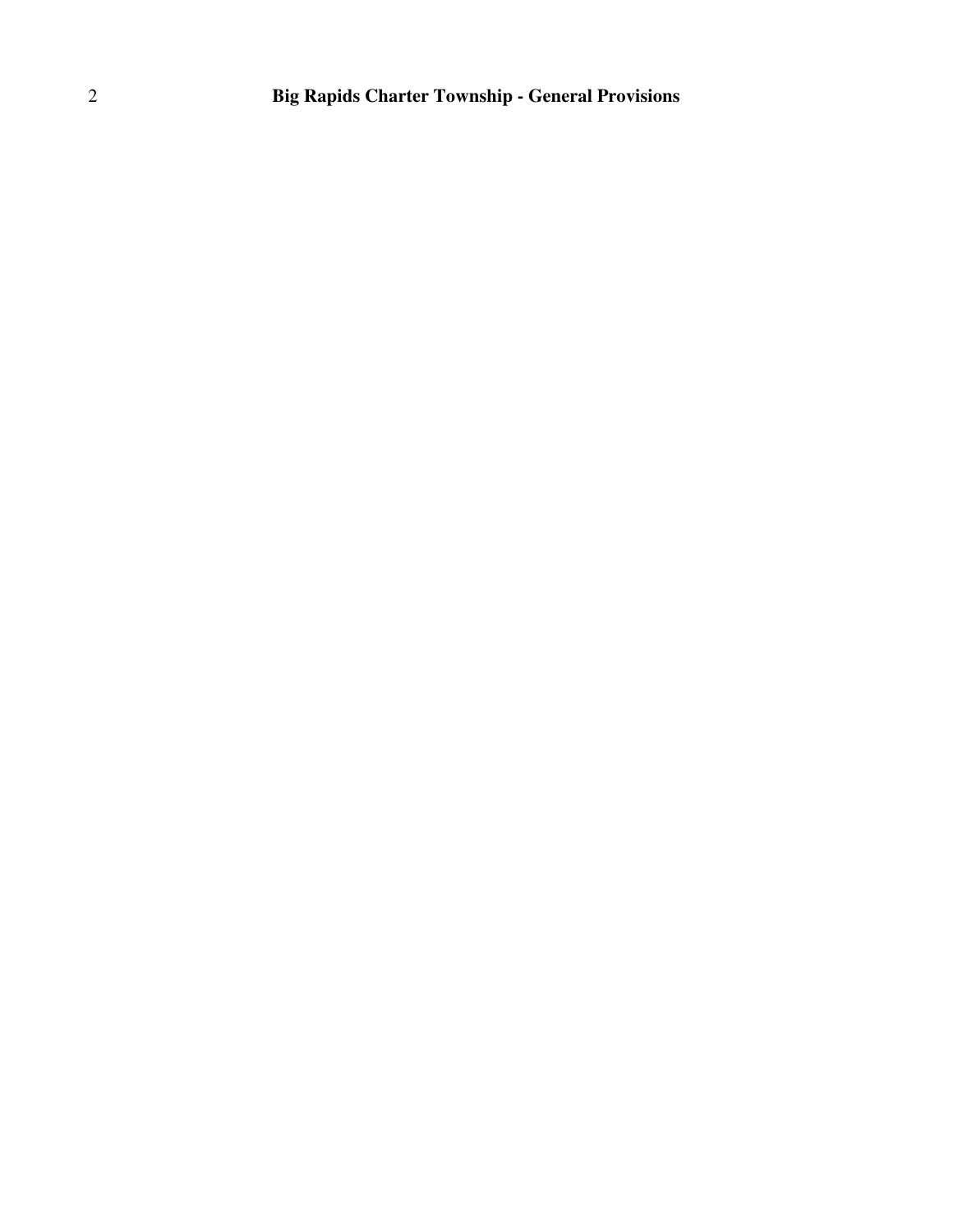# **CHAPTER 10: GENERAL PROVISIONS**

# Section

- 10.01 How code designated and cited
- 10.02 Definitions
- 10.03 Section catchlines and other headings
- 10.04 Certain ordinances not affected by code
- 10.05 Continuation of ordinances
- 10.06 Prior rights, offenses and the like
- 10.07 Ordinances repealed not reenacted
- 10.08 Amendments to code
- 10.09 Supplementation of code
- 10.10 Appearance tickets
- 10.11 Severability
- 10.99 General penalty

# **10.01 HOW CODE DESIGNATED AND CITED.**

This code shall constitute and be designated as the Big Rapids Charter Township Code.

## **10.02 DEFINITIONS.**

(A) Terms used in this code, unless otherwise specifically defined, have the meanings prescribed by the statutes of the state for the same terms.

(B) For the purpose of this code, the following definitions shall apply unless the context clearly indicates or requires a different meaning.

*CIVIL INFRACTION.* An act or omission that is prohibited by this code or any ordinance of the township, but which is not a crime under this code or any other ordinance of the township, and for which civil sanctions, including without limitation, fines, damages, expenses and costs may be ordered, as authorized by Public Act 236 of 1961, being M.C.L.A. 600.8701 through 600.8735, as amended. A municipal *CIVIL INFRACTION* is not a lesser included offense of any criminal offense in this code.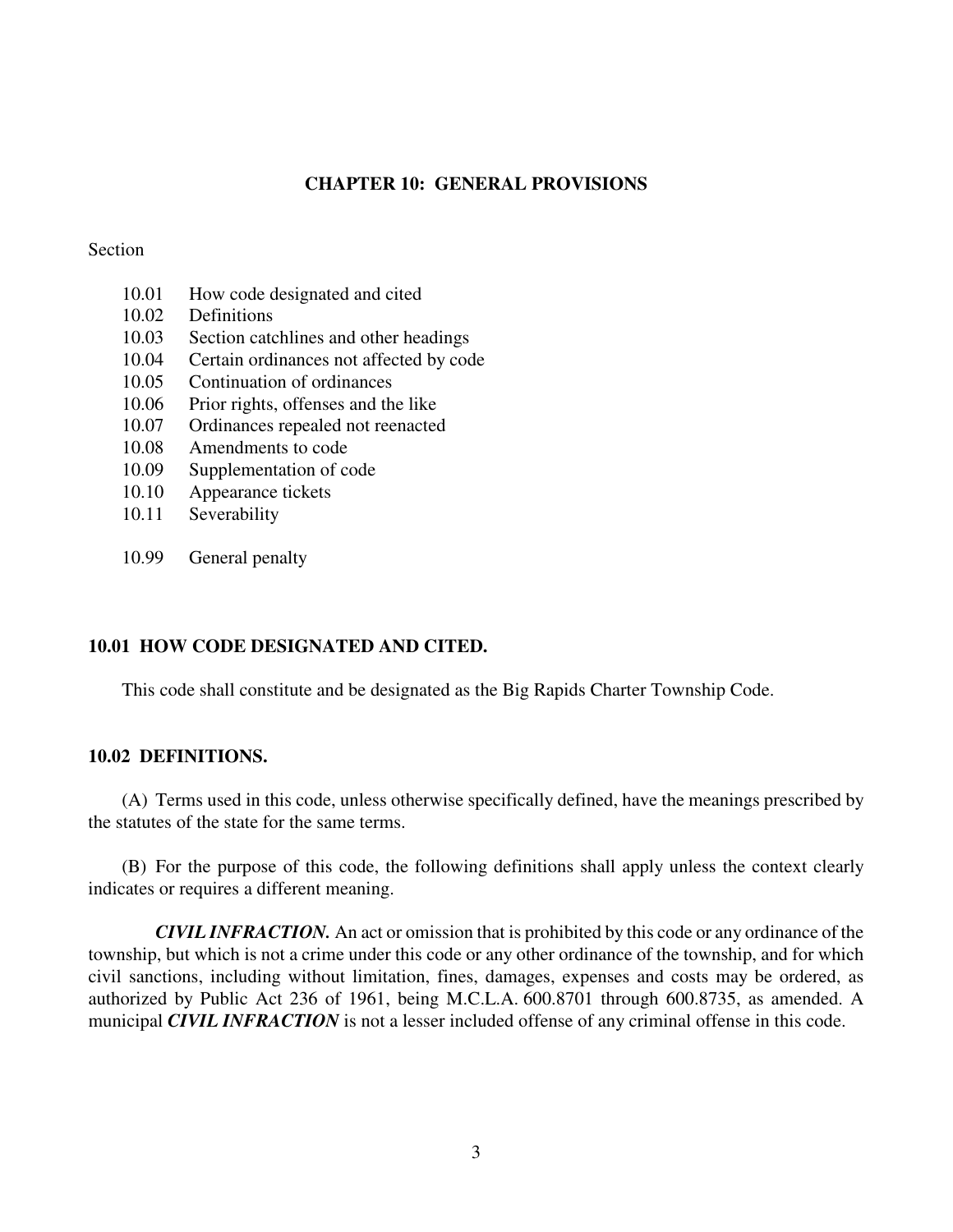# 4 **Big Rapids Charter Township - General Provisions**

*CODE.* The Big Rapids Charter Township Code as designated in 10.01.

*COMPUTATION OF TIME.* The time within which an act is to be done, as provided in this code or in any order issued pursuant to this code, when expressed in days, shall be computed by excluding the first day and including the last, except that if the last day is Sunday or a legal holiday it shall be excluded; and when the time is expressed in hours, the whole of Sunday or a legal holiday, from midnight to midnight, shall be excluded.

*COUNTY.* County of Mecosta, Michigan.

*JUVENILE*. A person under 17 years of age.

*MINOR.* A person under 21 years of age.

*OFFICER, DEPARTMENT, BOARD AND THE LIKE.* Whenever any officer, department, board or other public agency is referred to by title only, the reference shall be construed as if followed by the words Aof the Big Rapids Charter Township, Michigan. Whenever, by the provisions of this code, any officer of the township is assigned any duty or empowered to perform any act or duty, reference to the officer shall mean and include the officer or his or her deputy or authorized subordinate.

*ORDINANCES.* The ordinances of the township and all amendments thereto.

*PERSON*. Any natural individual, firm, trust, partnership, association or corporation. Whenever the word *PERSON* is used in any section of this code prescribing a penalty or fine, as applied to partnerships or associations, the word includes the partners or members thereof and, as applied to corporations, the word includes officers, agents or employees thereof who are responsible for any violations of the section. The singular includes the plural. The masculine gender includes the feminine and neuter genders.

*STATE.* The term *THE STATE* or *THIS STATE* shall be construed to mean the State of Michigan.

*TOWNSHIP.* Big Rapids Charter Township, Michigan.

# **10.03 SECTION CATCHLINES AND OTHER HEADINGS.**

The catch lines of the several sections of this code printed in boldface type are intended as mere catchwords to indicate the contents of the sections and shall not be deemed or taken to be the titles of the sections, nor as any part of the sections, nor, unless expressly so provided, shall they be so deemed when any of the sections, including the catch lines, are amended or reenacted. No provision of this code shall be held invalid by reason of deficiency in any catch line or in any heading or title to any chapter, subchapter or division.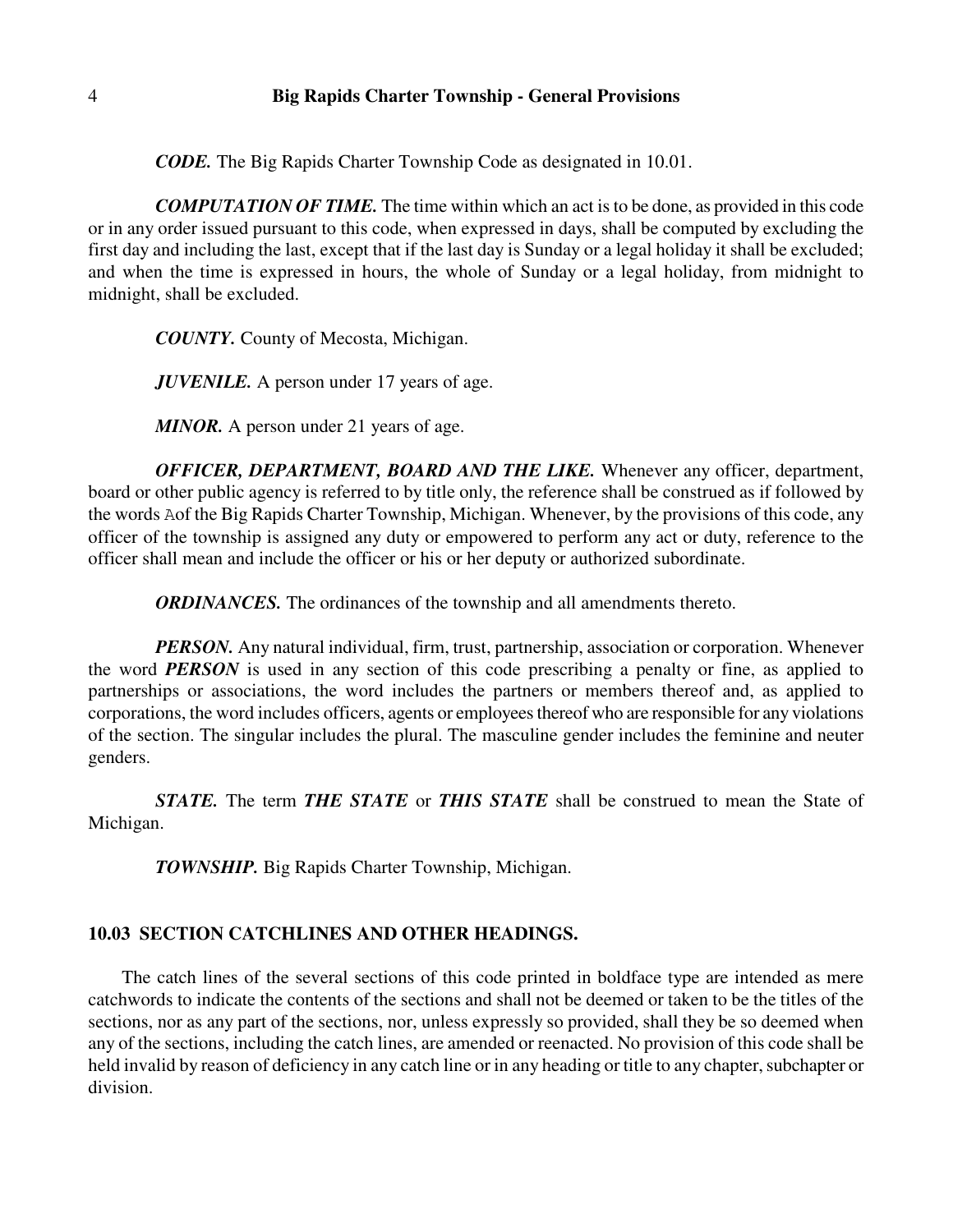# **10.04 CERTAIN ORDINANCES NOT AFFECTED BY CODE.**

This code and the ordinance adopting this code shall not invalidate or repeal any provision of an ordinance adopted by the township:

(A) Promising or guaranteeing the payment of money for the township, authorizing the issuance of any bond of the township, any evidence of the townships indebtedness, any contract or obligation assumed by the township;

- (B) Containing any administrative provision of the Township Board;
- (C) Granting any right or franchise;

(D) Dedicating, naming, establishing, locating, relocating, opening, paving, widening, vacating, any street or public way in the township;

- (E) Making any appropriation;
- (F) Levying or imposing taxes;
- (G) Establishing or prescribing grades in the township;
- (H) Providing for local improvements and assessing taxes therefor;
- (I) Dedicating or accepting any plat or subdivision in the township;
- (J) Extending or contracting the boundaries of the township;
- (K) Prescribing the number, classification or compensation of any township officers or employees;

(L) Prescribing parking restrictions, no parking zones, speed zones, parking meter zones and stop or yield intersections or other traffic ordinances pertaining to specific streets; and

(M) Zoning or rezoning.

# **10.05 CONTINUATION OF ORDINANCES.**

The provisions of this code, so far as they are the same in substance as those of heretofore existing ordinances, shall be construed as a continuation of these ordinances and not as new enactments.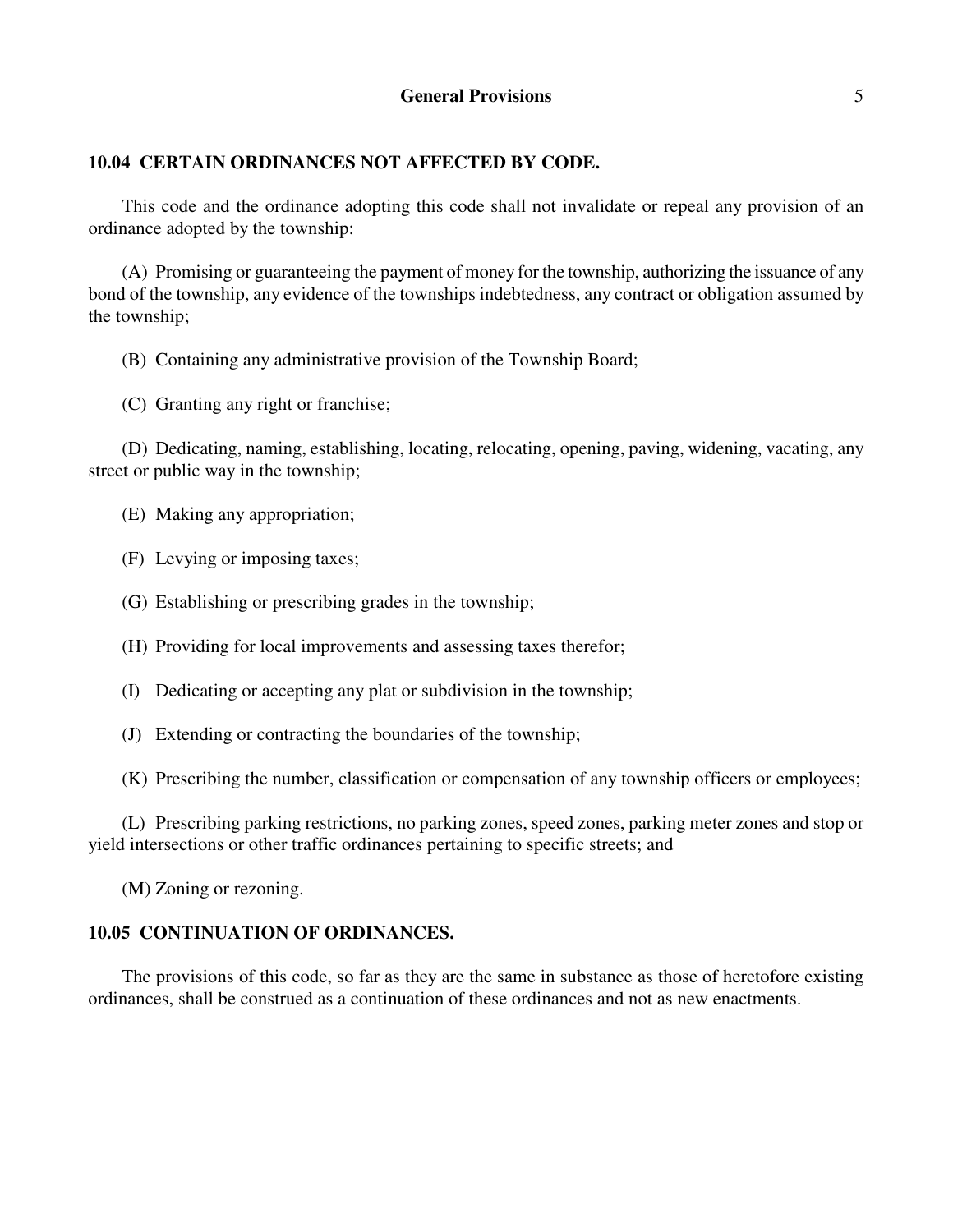#### 6 **Big Rapids Charter Township - General Provisions**

#### **10.06 PRIOR RIGHTS, OFFENSES AND THE LIKE.**

Any act done, offense committed or right accruing, accrued or acquired, or liability, penalty, forfeiture or punishment incurred prior to the time of adoption of this code, shall not be affected by the adoption, but may be enjoined, asserted, enforced, or prosecuted as fully and to the same extent as if the adoption had not been effected.

#### **10.07 ORDINANCES REPEALED NOT REENACTED.**

(A) No ordinance or part of any ordinance heretofore repealed shall be considered re-ordained or reenacted by virtue of this code, unless specifically reenacted.

(B) The repeal of any curative or validating ordinances shall not impair or affect any cure or validation already effected thereby.

### **10.08 AMENDMENTS TO CODE.**

(A) Amendments to any of the provisions of this code shall be made by amending the provisions by specific reference to the section number of this code in the following language: That section \_\_\_\_\_\_ of the Big Rapids Charter Township Code, is hereby amended to read as follows:... The new provisions shall then be set out in full as desired.

(B) If a new section not heretofore existing in the code is to be added, the following language shall be used: AThat the Big Rapids Charter Township Code is hereby amended by adding a section, to be numbered \_\_\_\_\_, which section reads as follows:... The new section shall then be set out in full as desired.

#### **10.09 SUPPLEMENTATION OF CODE.**

(A) By contract or by township personnel, supplements to this code shall be prepared and printed whenever authorized or directed by the Township Board. A supplement to the code shall include all substantive permanent and general parts of ordinances adopted during the period covered by the supplement and all changes made thereby in the code. The pages of a supplement shall be so numbered that they will fit properly into the code and will, where necessary, replace pages which have become obsolete or partially obsolete, and the new pages shall be so prepared that, when they have been inserted, the code will be current through the date of the adoption of the latest ordinance included in the supplement.

(B) In preparing a supplement to this code, all portions of the code which have been repealed shall be excluded from the code by the omission thereof from reprinted pages.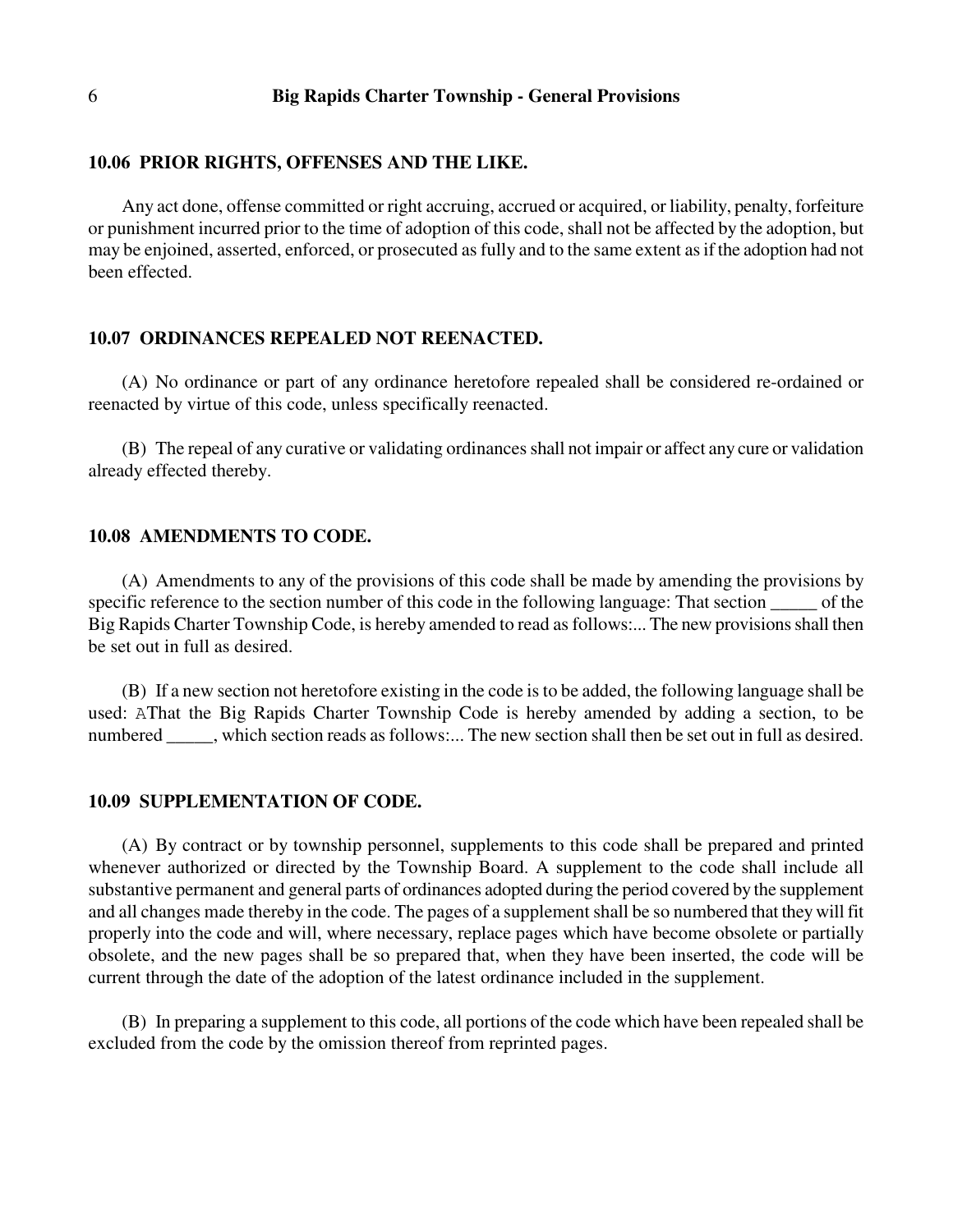# **General Provisions** 7

(C) When preparing a supplement to this code, the codifier (meaning the person, agency or organization authorized to prepare the supplement) may make formal, non-substantive changes in ordinances and parts of ordinances included in the supplement, insofar as it is necessary to do so to embody them into a unified code. For example, the codifier may:

(1) Organize the ordinance material into appropriate divisions;

(2) Provide appropriate catch lines, headings and titles for sections and other divisions of the code printed in the supplement, and make changes in catch lines, headings and titles;

(3) Assign appropriate numbers to sections and other divisions to be inserted in the code and, where necessary, to accommodate new material, change existing section or other subdivision numbers;

(4) Change the words this ordinance or words of the same meaning to this chapter, this subchapter, this division and the like, as the case may be, or to sections \_\_\_\_\_\_ to \_\_\_\_\_(inserting section numbers to indicate the sections of the code which embody the substantive sections of the ordinance incorporated into the code); and

(5) Make other non-substantive changes necessary to preserve the original meaning of ordinance sections inserted into the code, but in no case shall the codifier make any change in the meaning or effect of ordinance material included in the supplement or already embodied in the code.

# **10.10 APPEARANCE TICKETS.**

The following public servants are hereby authorized to issue and serve appearance tickets with respect to ordinances of the township, as provided by Public Act 147 of 1968, being M.C.L.A. 764.9a through 764.9e, as amended, when the public servant has reasonable cause to believe that a person has committed an offense in violation of a township ordinance:

- (A) Building Inspector;
- (B) Fire Marshal;
- (C) Fire Chief; and
- (D) Supervisor.

# **10.11 SEVERABILITY.**

Each section, paragraph, sentence, clause and provision of this code is separable and if any provision shall be held unconstitutional or invalid for any reason, the decision shall not affect the remainder of this code, or any part thereof, other than that part affected by the decision.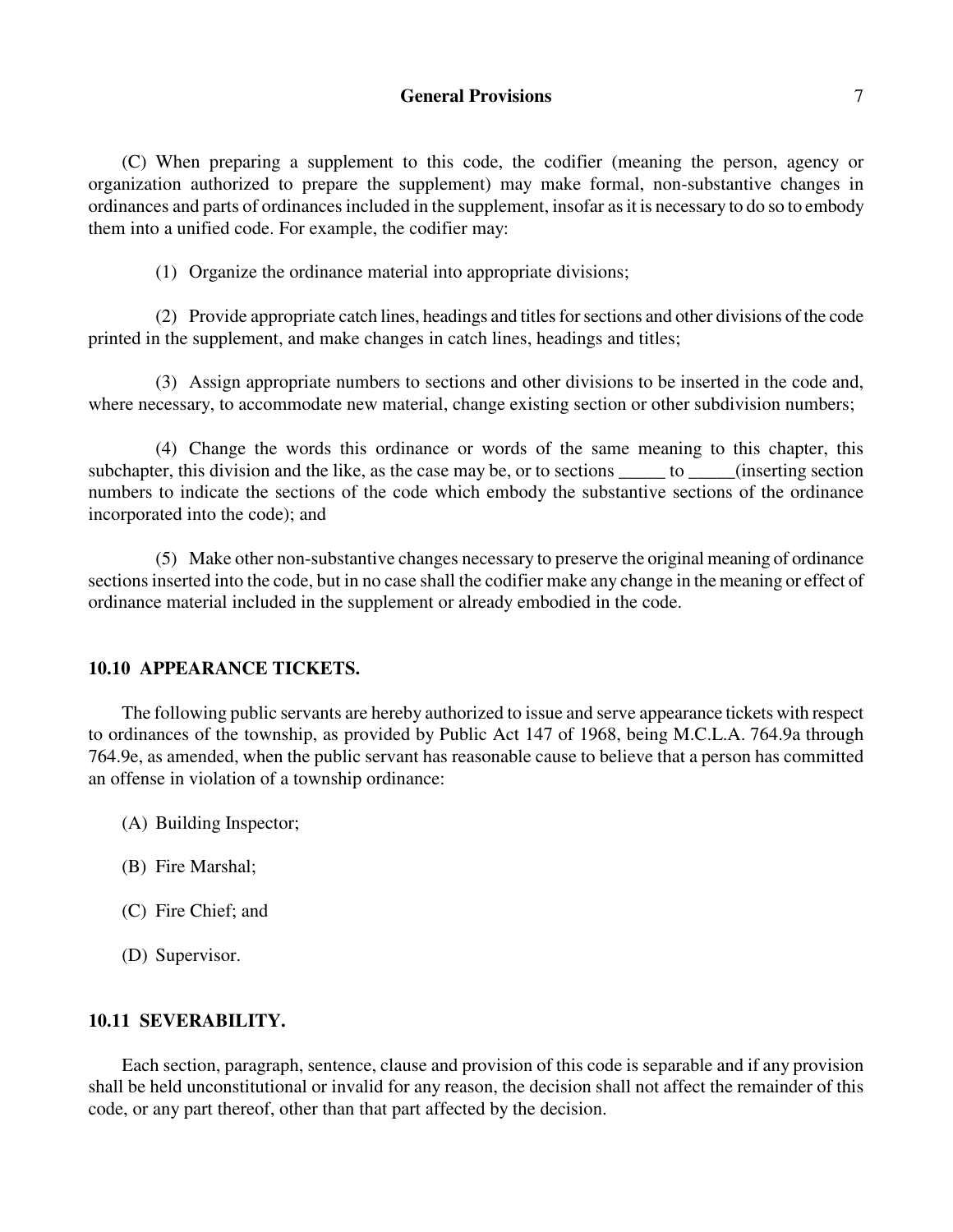#### **10.99 GENERAL PENALTY.**

Unless another penalty is expressly provided by this code for any particular provision or section, every person convicted of a violation of any provision of this code or any rule or regulation adopted or issued in pursuance thereof, shall be punished by a fine of not more than \$500 and costs of prosecution or by imprisonment for not more than 90 days, or by both such fine and imprisonment; unless there is a fine or penalty specifically set forth in the ordinance which provides for a greater penalty, and in that event, such greater penalty shall control. Each act of violation and every day upon which any such violation shall occur shall constitute a separate offense. The penalty provided by this section, unless another penalty is expressly provided, shall apply to the amendment of any section of this code whether or not such penalty is re-enacted in the amendatory ordinance.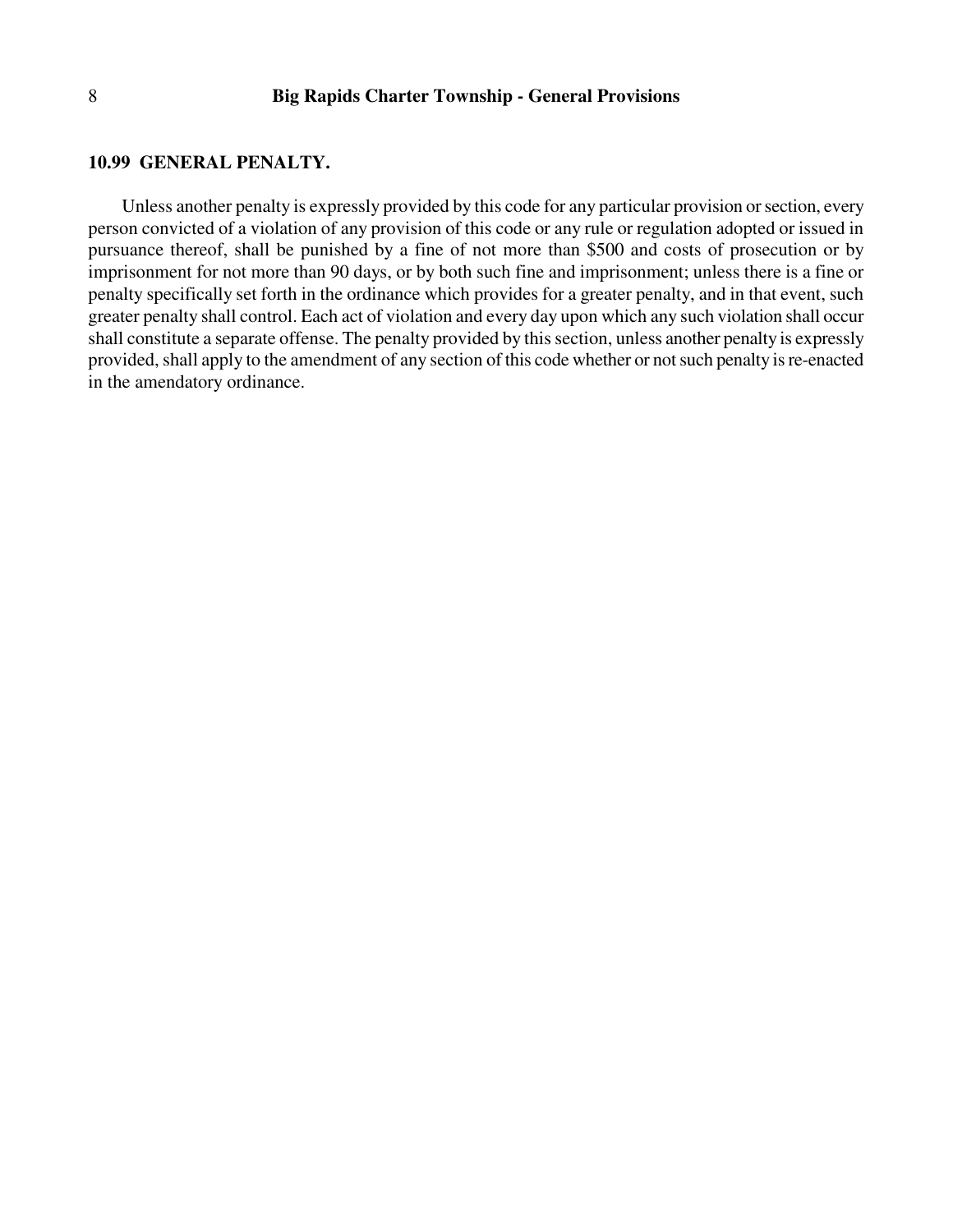# **CHAPTER 11: CIVIL INFRACTIONS**

### Section

|       | 11.01 Short title         |
|-------|---------------------------|
| 11.02 | Definitions               |
| 11.03 | Violation                 |
|       | 11.04 Authorized township |
| 1107  |                           |

11.05 Issuing municipal civil infraction citations

officials

- 11.06 Form of citations
- 11.07 Appearance
- 11.08 Procedure
- 11.09 Availability of other enforcement options
- 11.99 Penalty

# **11.01 SHORT TITLE.**

This chapter shall be known and may be cited as the Municipal Civil Infraction Chapter of Big Rapids Charter Township. (Ord. 29, passed 7-5-2005)

## **11.02 DEFINITIONS.**

For the purpose of this chapter, the following definitions shall apply unless the context clearly indicates or requires a different meaning.

*AUTHORIZED TOWNSHIP OFFICIALS.* The Big Rapids Charter Township Supervisor, the Big Rapids Charter Township Building Official, Code Enforcement Officers and other personnel of the township authorized by this chapter to issue municipal civil infraction citations.

*MUNICIPAL CIVIL INFRACTION.* A civil infraction involving a violation of any ordinance section or provision, the violation of which is designated specifically as a municipal civil infraction.

*MUNICIPAL CIVIL INFRACTION CITATION.* A written complaint of notice prepared by an authorized township official, directing a person to appear in court regarding the occurrence or existence of a municipal civil infraction violation by the person cited.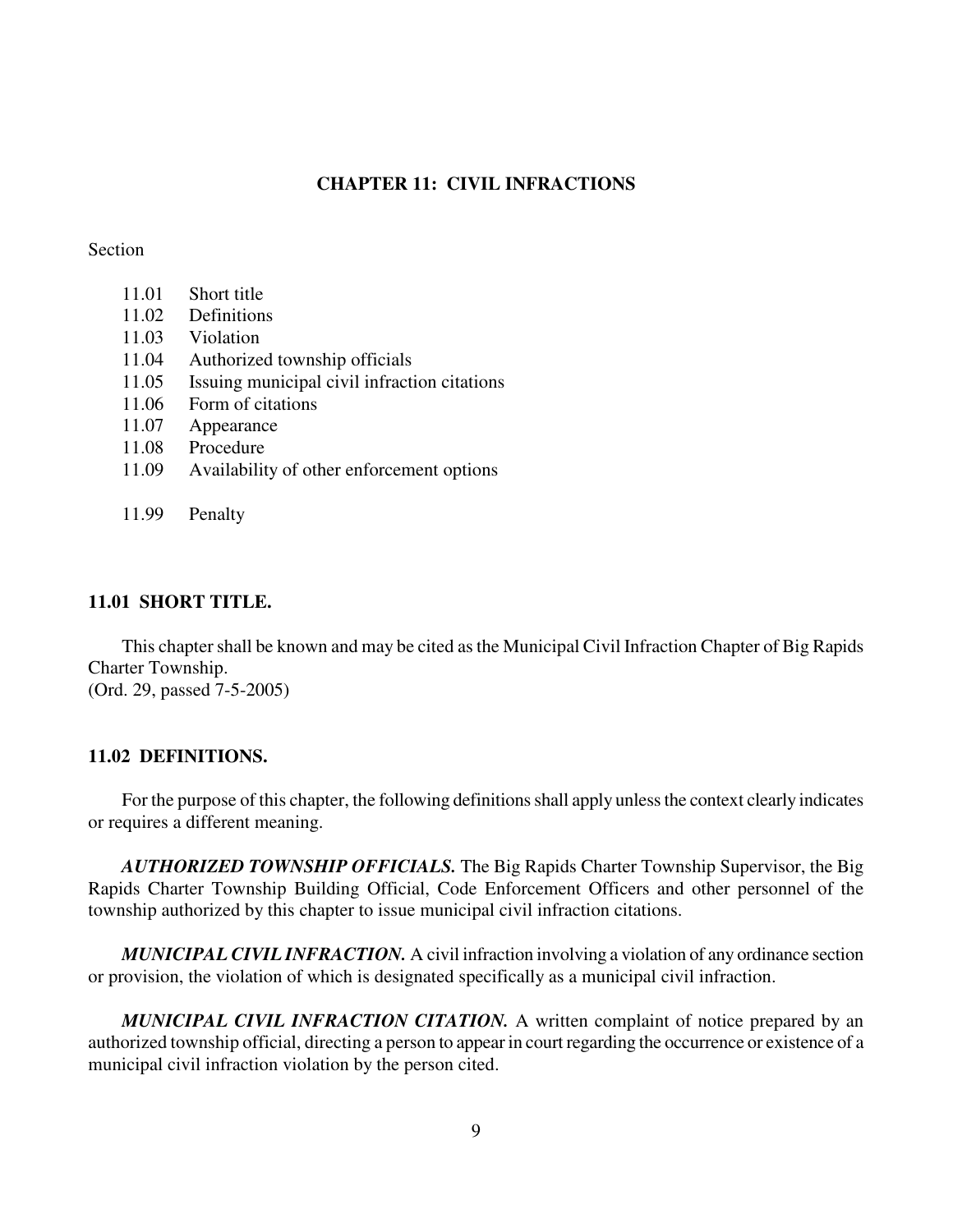# 10 **Big Rapids Charter Township - General Provisions**

*TOWNSHIP.* Big Rapids Charter Township, Mecosta County, Michigan. (Ord. 29, passed 7-5-2005)

## **11.03 VIOLATION.**

A violation includes any act that is prohibited or made or declared to be unlawful or an offense by township ordinance, and any omission or failure to act where the act is required by township ordinance. (Ord. 29, passed 7-5-2005)

# **11.04 AUTHORIZED TOWNSHIP OFFICIALS.**

(A) *Township Supervisor.* The Township Supervisor is designated as the authorized official to issue municipal civil infraction citations for alleged violations of the following ordinances, if and when violations have been designated to be civil infractions:

(1) The State Construction Code, or any other code adopted by the township regulating the minimum acceptable standards for the maintenance of existing buildings and structures;

(2) The BOCA Basic Property Maintenance Code, or any other code adopted by the township regulating the minimum acceptable standards for the maintenance of existing buildings and structures; and

(3) All other township housing or building regulations established by township ordinance.

(B) *Township Building Official.* The Township Building Official is designated as the authorized township official to issue municipal civil infraction citations for alleged violations of the following ordinances, if and when violations have been designated to be civil infractions:

(1) The State Construction Code, and any other code adopted by the township regulating the construction of buildings in the township;

(2) The BOCA Basic Property Maintenance Code, or any other code adopted by the township regulating the minimum acceptable standards for the maintenance of existing buildings and structures; and

(3) All other township housing or building regulations established by township ordinance. (Ord. 29, passed 7-5-2005)

# **11.05 ISSUING MUNICIPAL CIVIL INFRACTION CITATIONS.**

(A) An authorized township official can issue a municipal, civil infraction citation upon witnessing a person violate an ordinance, or upon the officials investigation and reasonable cause to believe that a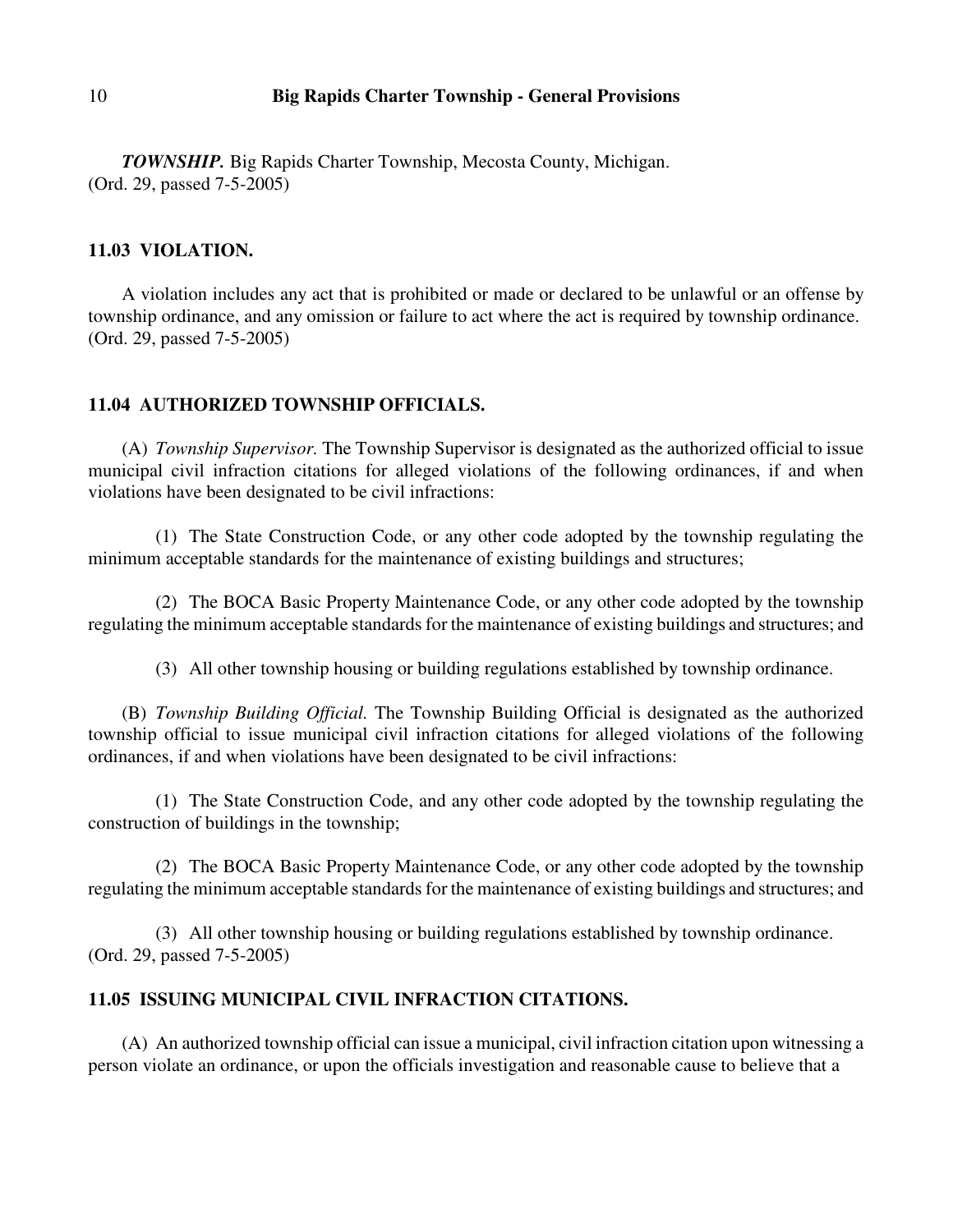## **Civil Infractions** 11

person is responsible for a municipal civil infraction. An authorized township official may issue a municipal civil infraction citation to a person if, based upon investigation or a complaint by someone who allegedly witnessed the person violate an ordinance, the official has reasonable cause to believe the person is responsible for a municipal civil infraction and the Township Attorney approves in writing the issuance of the citation.

(B) In a municipal civil infraction action involving the use or occupancy of land or a building or other structure, a copy of the citation need not be personally served upon the alleged violator but may be served upon an owner or occupant of the land, building or structure. In addition, a copy of the citation shall be sent by first class mail to the owner of the land, building or structure at the owners last known address. (Ord. 29, passed 7-5-2005)

# **11.06 FORM OF CITATIONS.**

Citations shall be numbered consecutively and shall be in a form approved by the State Court Administrators office for municipalities that do not utilize a Municipal Civil Infraction Bureau. (Ord. 29, passed 7-5-2005)

# **11.07 APPEARANCE.**

Citations shall require appearance at the Seventy-Seventh District Court within a reasonable time after the citation has been issued, and not less than seven nor more than 14 days after issuance and service. (Ord. 29, passed 7-5-2005)

## **11.08 PROCEDURE.**

The procedures for admission or denial or responsibility, request for formal or informal hearings, and all other matters related to processing of citations for civil infractions shall be as provided by law and court rule.

(Ord. 29, passed 7-5-2005)

#### **11.09 AVAILABILITY OF OTHER ENFORCEMENT OPTIONS.**

Nothing in this chapter shall be deemed to require the township to initiate its municipal civil infraction ordinance enforcement activity through the issuance of an ordinance violation notice, as to each ordinance violation designated as a municipal civil infraction citation or take such other enforcement action as is authorized by law.

(Ord. 29, passed 7-5-2005)